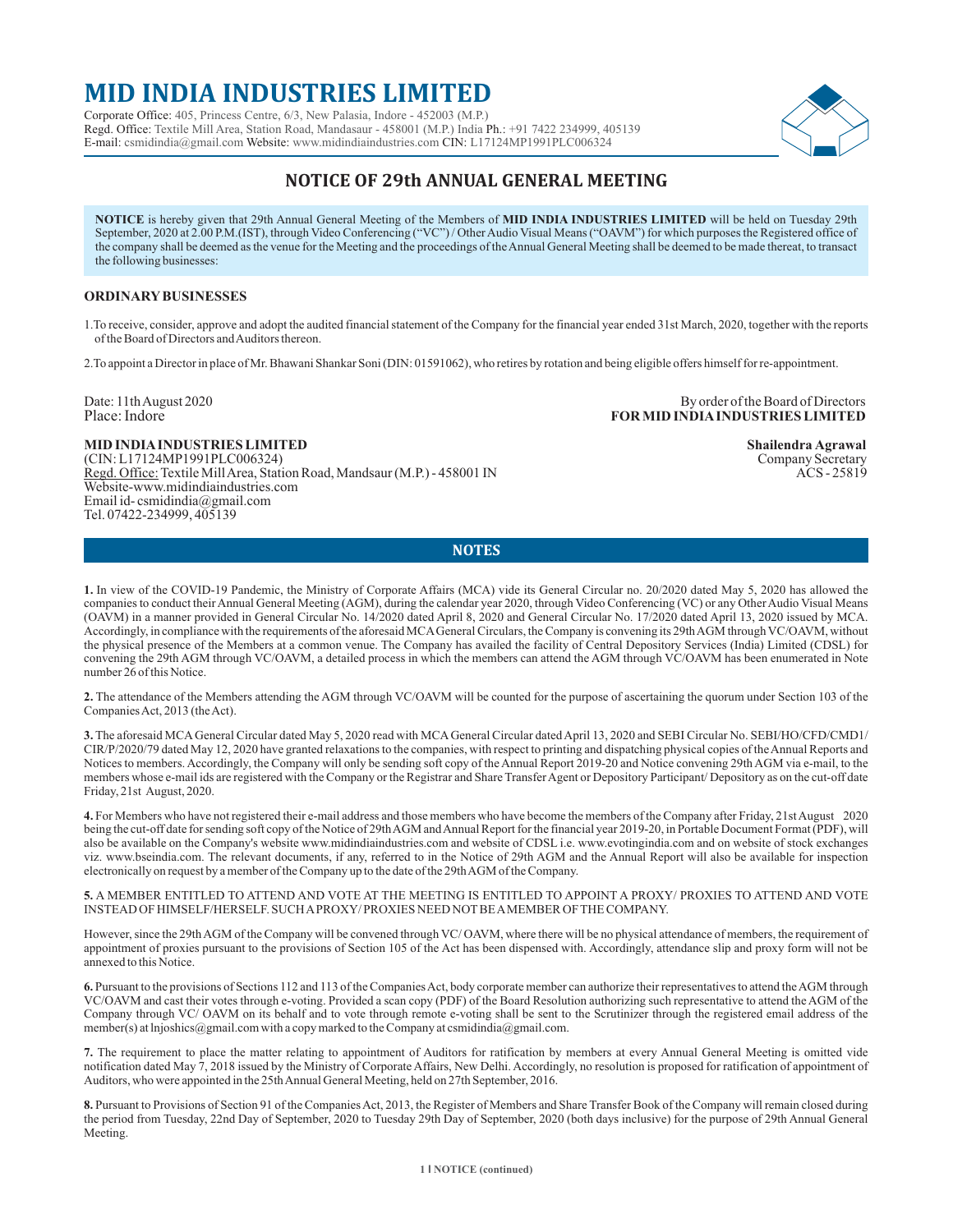**9.**In terms of Section 152 of the Companies Act, 2013, Mr. Bhawani Shankar Soni (DIN: 01591062)Whole Time Director of the Company retires by rotation at the AGM and being eligible, offers himself for re-appointment. Details as required in sub-regulation (3) of Regulation 36 of the SEBI (Listing Obligations and Disclosure Requirements) Regulations, 2015 (Listing Regulations) and Secretarial Standards on General Meetings (SS-2) in respect of the Director seeking reappointment at the AGM, forms integral part of the Notice.

**10.** The Securities and Exchange Board of India (SEBI) has mandated the submission of Permanent Account Number (PAN) by every participant in securities market. Members holding shares in electronic form are, therefore, requested to submit their PAN to their Depository Participants with whom they are maintaining their demat accounts. Further, as per SEBI Circular dated April 20, 2018 all securities holders holding securities in physical form should submit their PAN and Bank account details to the RTA.

The Members may kindly note that as per the amended Regulation 40 of the Listing Regulations w.e.f. April 1, 2019, transfer of the securities would be carried out in dematerialized form only. Accordingly, members holding shares in physical mode are advised to demat their physical shareholdings at the earliest.

**11.** Members holding shares in physical form and desirous of making a nomination in respect of their shareholdings in the Company, as permitted under Section 72 of the Companies Act, 2013 read with Rule 19 of the Companies (Share Capital and Debentures) Rules, 2014, may fill Form SH-13 and send the same to the office of the Company and/ or its RTA. In case of shares held in dematerialized form, the nomination/change in nomination should be lodged with their respective DPs.

**12.** Members, who hold shares in multiple Demat accounts and those who hold shares in physical form in multiple folios in identical names or joint holding in the same order of names are advised to consolidate their holdings in single Demat account / Folio.

**13.** Members desirous of obtaining any information concerning to the accounts and operations of the Company are requested to send their queries to the Company Secretary at least seven days before the date of the meeting so that the required information can be made available at the meeting.

**14.** The Register of Directors and Key Managerial Personnel and their shareholding, maintained under Section 170 of the Act, and the Register of Contracts or Arrangements in which the directors are interested, maintained under Section 189 of the Act, will be available electronically for inspection by the members during the AGM.

**15.** Members are requested to contact the Registrar and Share Transfer Agent for all matter connected with Company's shares at Ankit Consultancy Private Limited, 60 Pardeshipura, Electronic Complex, Indore (M.P.).

**16. Investor Grievance Redressal:** The Company has designated an exclusive e-mail ID i.e. csmidindia@gmail.com to enable the investors to register their complaints / send correspondence, if any.

**17. Webcast:** Members who are entitled to participate in the AGM can view the proceedings of AGM by logging in the website of CDSLat www.evotingindia.com using the login credentials.

**18.** All the documents referred in the Notice are available for inspection electronically from the date of dispatch of Notice till Tuesday, September 29, 2020. Members seeking to inspect such documents are requested to write to the Company at csmidindia@gmail.com.

**19.**The Company has appointed Mr. L.N. Joshi, Practicing Company Secretary (Membership No. FCS-5201; CPNo.4216) to act as the scrutinizer for conducting the remote e-voting process as well as the e-voting system on the date of the AGM, in a fair and transparent manner.

**20.**The voting rights of Shareholders shall be in proportion of shares held by them to the total paid up equity shares of the company as on Tuesday 22nd September, 2020, being the cut-off date.

**21.**Aperson who is not a Member as on Tuesday 22nd September, 2020 should treat this Notice for information purposes only.

**22.**Aperson who has acquired the shares and has become a member of the Company after dispatch of notice of AGM and prior to the Cut-off date i.e. Tuesday 22nd September, 2020, shall be entitled to exercise his/her vote either electronically i.e. remote e-voting or e-voting system on the date of AGM by following the procedure mentioned in this Notice.

**23.** The procedure for joining the AGM through VC/OAVM is mentioned in this Notice. Since the AGM will be held through VC/OAVM, the route map is not annexed in this Notice.

**24.** In compliance with the provisions of Section 108 of the Act and Rule 20 of the Companies (Management and Administration) Rules, 2014 and any amendments thereto, Secretarial Standard on General Meetings ("SS-2"), Regulation 44 of the SEBI Listing Regulations and MCA Circulars, the facility for remote e-voting and e-voting in respect of the business to be transacted at the AGM is being provided by the Company through Central Depository Services (India) Limited ("CDSL"). Necessary arrangements have been made by the Company with CDSLto facilitate remote e-voting and e-voting during the AGM.

#### **25. THE INSTRUCTIONS FOR SHAREHOLDERS FOR REMOTE E-VOTING ARE AS UNDER:**

(i) The voting period begins on Saturday 26th September, 2020 from 9.00 A.M. and ends on Monday, 28th September, 2020 at 5.00 P.M. During this period shareholders' of the Company, holding shares either in physical form or in dematerialized form, as on the cut-off date (record date) of Tuesday 22nd September, 2020, may cast their vote electronically. The e-voting module shall be disabled by CDSLfor voting thereafter.

(ii) Shareholders who have already voted prior to the meeting date would not be entitled to vote at the meeting venue.

(iii) The shareholders should log on to the e-voting website www.evotingindia.com.

(iv) Click on "Shareholders" module.

(v) Now Enter your User ID

- a. For CDSL: 16 digits beneficiary ID,
- b. For NSDL: 8 Character DPID followed by 8 Digits Client ID,

c. Shareholder holding shares in Physical Form should enter Folio Number registered with the Company.

OR

Alternatively, if you are registered for CDSL's **EASI/EASIEST** e-services, you can log-in at https://www.cdslindia.com from Login-Myeasi using your login credentials. Once you successfully log-in to CDSL's **EASI/EASIEST**e-services, click on **e-Voting** option and proceed directly to cast your vote electronically.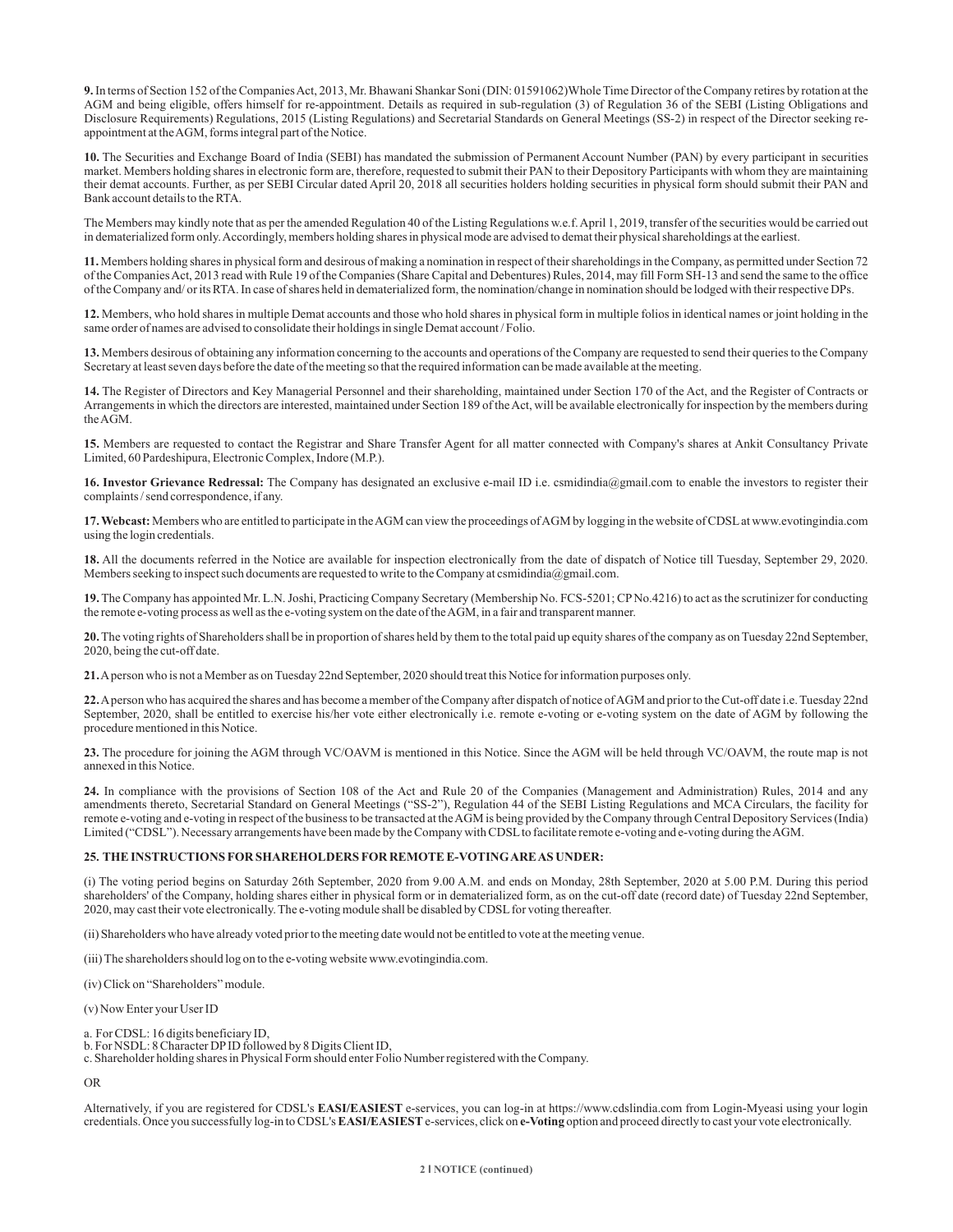(vi) Next enter the Image Verification as displayed and Click on Login.

(vii) If you are holding shares in demat form and had logged on to www.evotingindia.com and voted on an earlier voting of any company, then your existing password is to be used.

(viii) If you are a first time user follow the steps given below:

| For Members holding shares in Demat Form and Physical Form   |                                                                                                                                                                                                                                                                                                                                                     |  |
|--------------------------------------------------------------|-----------------------------------------------------------------------------------------------------------------------------------------------------------------------------------------------------------------------------------------------------------------------------------------------------------------------------------------------------|--|
| <b>PAN</b>                                                   | Enter your 10 digit alpha-numeric *PAN issued by Income Tax Department (Applicable for both demat<br>shareholders as well as physical shareholders)<br>• Shareholders who have not updated their PAN with the Company/Depository Participant are requested to use the<br>sequence number sent by Company/RTA or contact Company/RTA.                |  |
| Dividend Bank<br>Details <b>OR</b><br>Date of Birth<br>(DOB) | Enter the Dividend Bank Details or Date of Birth (in dd/mm/yyyy format) as recorded in your demat account or<br>in the company records in order to login.<br>• If both the details are not recorded with the depository or company please enter the member id / folio number in<br>the Dividend Bank details field as mentioned in instruction (v). |  |

(ix) After entering these details appropriately, click on "SUBMIT" tab.

(x) Shareholders holding shares in physical form will then directly reach the Company selection screen. However, members holding shares in demat form will now reach 'Password Creation' menu wherein they are required to mandatorily enter their login password in the new password field. Kindly note that this password is to be also used by the demat holders for voting for resolutions of any other company on which they are eligible to vote, provided that company opts for e-voting through CDSLplatform. It is strongly recommended not to share your password with any other person and take utmost care to keep your password confidential.

(xi) For shareholders holding shares in physical form, the details can be used only for e-voting on the resolutions contained in this Notice.

(xii) Click on the EVSN for the relevant <MID INDIAINDUSTRIES LTD> on which you choose to vote.

(xiii) On the voting page, you will see "RESOLUTION DESCRIPTION" and against the same option "YES/NO" for voting. Select the option YES or NO as desired. The option YES implies that you assent to the Resolution and option NO implies that you dissent to the Resolution.

(xiv) Click on the "RESOLUTIONS FILE LINK" if you wish to view the entire Resolution details.

(xv) After selecting the resolution you have decided to vote on, click on "SUBMIT". Aconfirmation box will be displayed. If you wish to confirm your vote, click on "OK", else to change your vote, click on "CANCEL" and accordingly modify your vote.

(xvi) Once you "CONFIRM" your vote on the resolution, you will not be allowed to modify your vote.

(xvii) You can also take out print of the voting done by you by clicking on "Click here to print" option on the Voting page.

(xviii) If a Demat account holder has forgotten the same password then enter the User ID and the image verification code and click on Forgot Password & enter the details as prompted by the system.

(xix) Shareholders can also cast their vote using CDSL's mobile app "**m- Voting**". The m-Voting app can be downloaded from respective Store. Please follow the instructions as prompted by the mobile app while remote voting on your mobile.

(xx) Note for Non – Individual Shareholders and Custodians

– Non Individual shareholders (i.e. other than Individuals, HUF, NRI etc.) and Custodians are required to log on to https://www.evotingindia.com and register themselves as Corporates.

– Ascanned copy of the Registration Form bearing the stamp and sign of the entity should be emailed to helpdesk.evoting@cdslindia.com.

– After receiving the login details a compliance user should be created using the admin login and password. The Compliance user would be able to link the account(s) for which they wish to vote on.

– The list of accounts linked in the login should be mailed to helpdesk.evoting@cdslindia.com and on approval of the accounts they would be able to cast their vote.

– A scanned copy of the Board Resolution and Power of Attorney (POA) which they have issued in favor of the Custodian, if any, should be uploaded in PDF format in the system for the scrutinizer to verify the same.

– Alternatively Non Individual shareholders are required to send the relevant Board Resolution/Authority letter etc. together with attested specimen signature of the duly authorized signatory who are authorized to vote, to the Scrutinizer and to the Company at the email address viz; csmidindia@gmail.com (designated email address by company), if they have voted from individual tab & not uploaded same in the CDSLe-voting system for the scrutinizer to verify the same.

#### **26. INSTRUCTIONS FOR SHAREHOLDERS ATTENDING THE AGM THROUGH VC/OAVM ARE AS UNDER:**

1. Shareholder will be provided with a facility to attend the AGM through VC/OAVM through the CDSL e-Voting system. Shareholders may access the same at https://www.evotingindia.com under shareholders/members login by using the remote e-voting credentials. The link for VC/OAVM will be available in shareholder/members login where the EVSN of Company will be displayed.

2. Shareholders are encouraged to join the Meeting through Laptops / IPads for better experience.

3. Further shareholders will be required to allow Camera and use Internet with a good speed to avoid any disturbance during the meeting.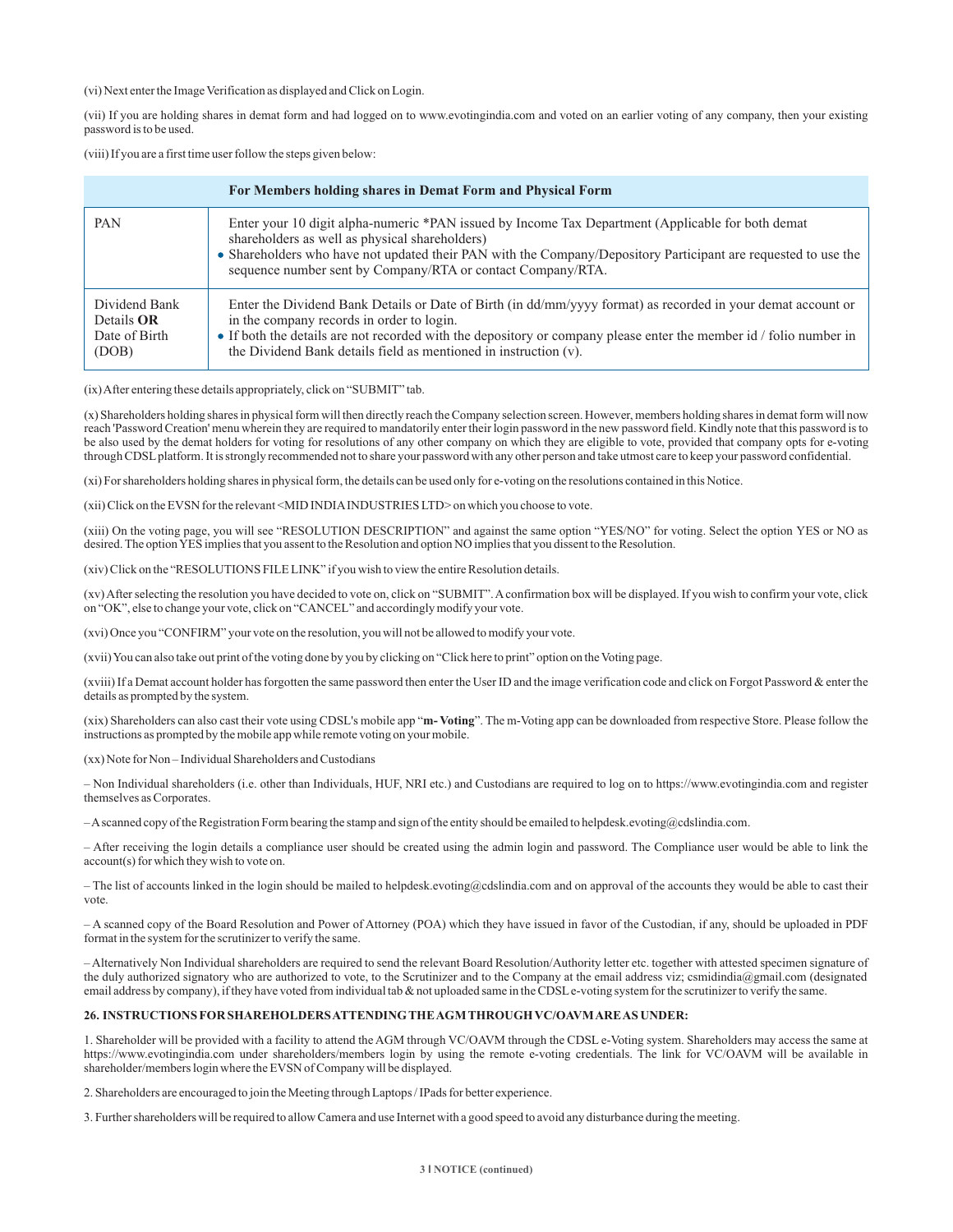4. Please note that Participants Connecting from Mobile Devices or Tablets or through Laptop connecting via Mobile Hotspot may experience Audio/Video loss due to Fluctuation in their respective network. It is therefore recommended to use Stable Wi-Fi or LAN Connection to mitigate any kind of aforesaid glitches.

5. Shareholders who would like to express their views/ask questions during the meeting may register themselves as a speaker by sending their request in advance at least 3 days prior to meeting mentioning their name, demat account number/folio number, email id, mobile number at csmidindia@gmail.com. The shareholders who do not wish to speak during the AGM but have queries may send their queries in advance 3 days prior to meeting mentioning their name, demat account number/folio number, email id, mobile number at csmidindia@gmail.com. These queries will be replied to by the company suitably by email.

6. Those shareholders who have registered themselves as a speaker will only be allowed to express their views/ask questions during the meeting. The Company reserves the right to restrict the number of speakers depending on the availability of time for the AGM

7. Members are permitted to join the AGM through VC/OAVM, 15 minutes before the scheduled time of commencement of AGM and during the AGM, by following the procedure mentioned in this Notice. The facility of participation at the AGM through VC/OAVM will be made available to at-least 1,000 Members on a first come first served basis. This will not include large shareholders (shareholders holding 2% or more shareholding), Promoters, Institutional Investors, Directors, Key Managerial Personnel, the Chairpersons of the Audit Committee, Nomination and Remuneration Committee and Stakeholders Relationship Committee, Auditors etc. who are allowed to attend the AGM without any restrictions pertaining to joining the AGM on a first come first served basis. Institutional Investors who are Members of the Company, are encouraged to attend and vote at the AGM.

#### **27. PROCESS FOR THOSE SHAREHOLDERS WHOSE EMAIL ADDRESSES ARE NOT REGISTERED WITH THE DEPOSITORIES FOR OBTAINING LOGIN CREDENTIALS FOR E-VOTING FOR THE RESOLUTIONS PROPOSED IN THIS NOTICE:**

i. For Physical shareholders- please provide necessary details like Folio No., Name of shareholder, scanned copy of the share certificate (front and back), PAN (self attested scanned copy of PAN card), AADHAR (self attested scanned copy of Aadhar Card) by email to **Company/RTAemail id.**

ii. For Demat shareholders -, please provide Demat account details (CDSL-16 digit beneficiary ID or NSDL-16 digit DPID + CLID), Name, client master or copy of Consolidated Account statement, PAN (self attested scanned copy of PAN card), AADHAR (self attested scanned copy of Aadhar Card) to **Company/RTA email id.**

#### **28. INSTRUCTIONS FOR SHAREHOLDERS FOR E-VOTING DURING THE AGM ARE AS UNDER:**

(a) The procedure for e-Voting on the day of the AGM is same as the instructions mentioned above for Remote e-voting.

(b) Only those shareholders, who are present in the AGM through VC/OAVM facility and have not casted their vote on the Resolutions through remote e-Voting and are otherwise not barred from doing so, shall be eligible to vote through e-Voting system available during the AGM.

(c) If any Votes are cast by the shareholders through the e-voting available during the AGM and if the same shareholders have not participated in the meeting through VC/OAVM facility , then the votes cast by such shareholders shall be considered invalid as the facility of e-voting during the meeting is available only to the shareholders attending the meeting.

(d) Shareholders who have voted through Remote e-Voting will be eligible to attend the AGM. However, they will not be eligible to vote at the AGM.

#### **29. DECLARATION OFRESULTS:**

A. The scrutinizer shall, immediately after the conclusion of voting during the AGM, first count the votes cast during the AGM, thereafter unblock the votes cast through remote e-voting and make, not later than 48 hours of conclusion of the AGM, a consolidated scrutinizer's report of the total votes cast in favour or against, if any, to the Chairperson of the Company or the person authorized by him, who shall countersign the same.

B. Based on the scrutinizer's report, the Company will submit within 48 hours of the conclusion of the AGM to the Stock Exchanges, details of the voting results as required under Regulation 44(3) of the SEBI Listing Regulations.

C. The results declared along with the scrutinizer's report, will be hosted on the website of the Company at www.midindiaindustries.com and on the website of CDSL, immediately after the declaration of the result by the Chairperson or a person authorized by him in writing and communicated to the Stock Exchanges.

D. Th e Resolutions shall be deemed to be passed on the date of the Meeting, i.e. 29th September, 2020 subject to receipt of the requisite number of votes in favour of the Resolutions.

**30.** If you have any queries or issues regarding attending AGM & e-Voting from the e-Voting System, you may refer the Frequently Asked Questions ("FAQs") and e-voting manual available at www.evotingindia.com, under help section or write an email to helpdesk.evoting@cdslindia.com or contact Mr. Nitin Kunder (022-23058738) or Mr. Mehboob Lakhani (022-23058543) or Mr. Rakesh Dalvi (022-23058542).

**31.** All grievances connected with the facility for voting by electronic means may be addressed to Mr. Rakesh Dalvi, Manager, (CDSL, ) Central Depository Services (India) Limited, AWing, 25th Floor, Marathon Futurex, Mafatlal Mill Compounds, N M Joshi Marg, Lower Parel (East), Mumbai - 400013 or send an email to helpdesk.evoting@cdslindia.com or call on 022-23058542/43.

Date: 11th August 2020<br>
Place: 11th August 2020<br>
Place: 11th August 2020<br>
Port and the Board of Directors<br>
Place: 11th August 2020<br>
Port and the Board of Directors<br>
Port and the Board of Directors<br>
Port and the Board of Di Place: Indore **FOR MID INDIAINDUSTRIES LIMITED**

**MID INDIA INDUSTRIES LIMITED** Shailendra Agrawal Shailendra Agrawal Shailendra Agrawal Company Secretary (CIN: L17124MP1991PLC006324) (CIN: L17124MP1991PLC006324) Company Secretary<br>Regd. Office: Textile Mill Area. Station Road. Mandsaur (M.P.) - 458001 IN COMPANY ACS - 25819 Regd. Office: Textile Mill Area, Station Road, Mandsaur (M.P.) - 458001 IN Website-www.midindiaindustries.com Email id- csmidindia@gmail.com Tel. 07422-234999, 405139